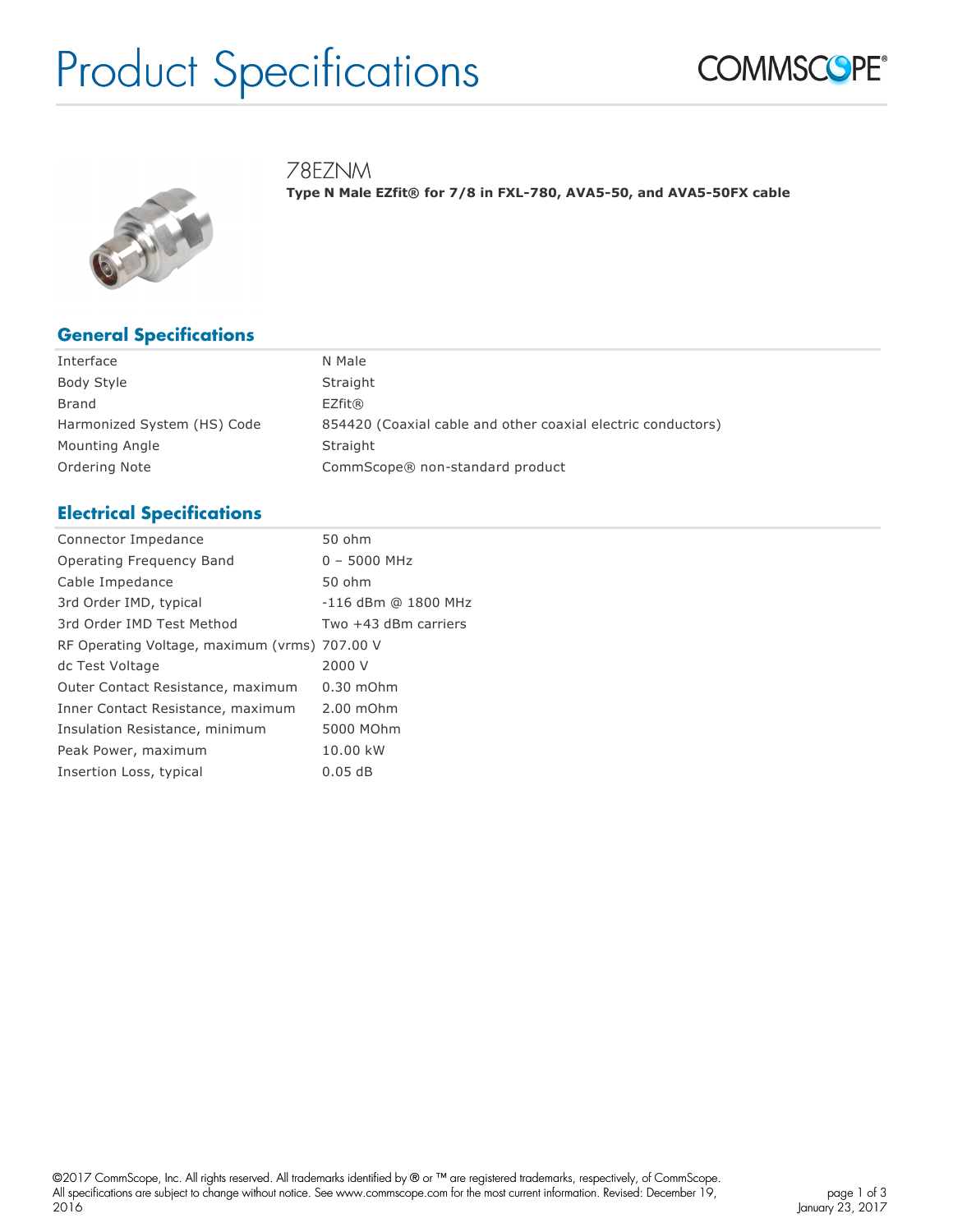

78EZNM

## **Outline Drawing**



### **Mechanical Specifications**

| Outer Contact Attachment Method          | Clamp                     |
|------------------------------------------|---------------------------|
| Inner Contact Attachment Method          | Captivated                |
| <b>Outer Contact Plating</b>             | Trimetal                  |
| Inner Contact Plating                    | Silver                    |
| Attachment Durability                    | 25 cycles                 |
| Interface Durability                     | 500 cycles                |
| Interface Durability Method              | IEC 61169-16:9.5          |
| <b>Connector Retention Tensile Force</b> | 300 lbf<br>1334 N I       |
| <b>Connector Retention Torque</b>        | 8.13 N-m   72.00 in lb    |
| <b>Insertion Force</b>                   | 66.72 N   15.00 lbf       |
| Insertion Force Method                   | MIL-C-39012C-3.12, 4.6.9  |
| Pressurizable                            | No                        |
| Coupling Nut Proof Torque                | 4.52 N-m   40.00 in lb    |
| Coupling Nut Retention Force             | 100,00 lbf<br>444.82 N    |
| Coupling Nut Retention Force Method      | MIL-C-39012C-3.25, 4.6.22 |

### **Dimensions**

| <b>Nominal Size</b> | $7/8$ in                     |
|---------------------|------------------------------|
| Diameter            | $37.21 \text{ mm}$   1.47 in |
| Height              | $0.00$ mm   0.00 in          |
| Length              | 58.00 mm   2.28 in           |
| Weight              | $137.08 \text{ q}$   0.30 lb |

### **Environmental Specifications**

Operating Temperature  $-40 °C$  to  $+85 °C$  (-40 °F to  $+185 °F$ )

©2017 CommScope, Inc. All rights reserved. All trademarks identified by ® or ™ are registered trademarks, respectively, of CommScope. All specifications are subject to change without notice. See www.commscope.com for the most current information. Revised: December 19, 2016